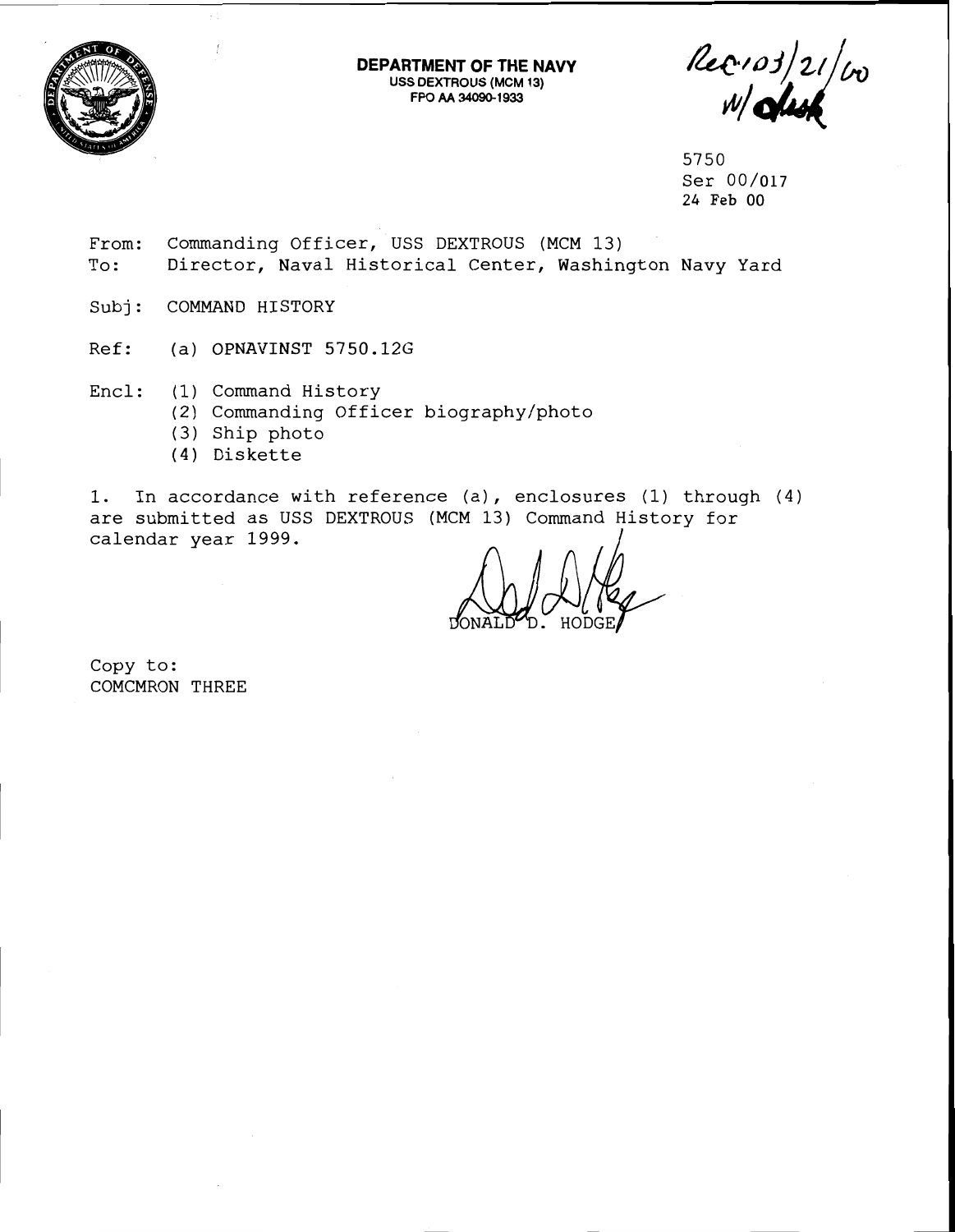# **USS DEXTROUS (MCM 13) CALENDAR YEAR 1999 COMMAND HISTORY**

1. Command Composition and Organization:

a. Short Title: USS DEXTROUS

b. Unit Identification Code: 21901

c. Mission: Mine Warfare Operations

d. Organizational Structure:

(1) Immediate Senior in Command: Commander, Mine Countermeasures Squadron THREE, Captain C. G. Belcher.

(2) Commanding Officer: Lieutenant Commander Donald D. Hodge .

(3) Permanent Duty Station: Manama Bahrain.

2. Chronology:

## **JANUARY**

| 01 |  |  |  | INPORT MINA SULMAN, BAHRAIN |
|----|--|--|--|-----------------------------|
|----|--|--|--|-----------------------------|

- <sup>02</sup> 06 UNDERWAY IN MIREM OPAREA (MINE COUNTERMEASURES TRAINING)
- <sup>06</sup> 31 INPORT BAHRAIN (MAIN MACHINERY GAS TURBINE GENERATOR ROTOR CHANGE OUT)

## **FEBRUARY**

- DEADSTICK XSIT TO BAHRAIN SHIP REPAIR AND ENGINEERING 01 COMPANY SHIPYARD DEFUELING
- 02 UNDERWAY ENTER DRYCOCK, BAHRAIN SHIP REPAIR AND ENGINEERING COMPANY SHIPYARD
- 03 28 DSRA, BAHRAIN SHIP REPAIR AND ENGINEERING COMPANY DRYDOCK

## **MARCH**

01 - 31 DSRA, BAHRAIN SHIP REPAIR AND ENGINEERING COMPANY DRYDOCK

Enclosure ( **1)**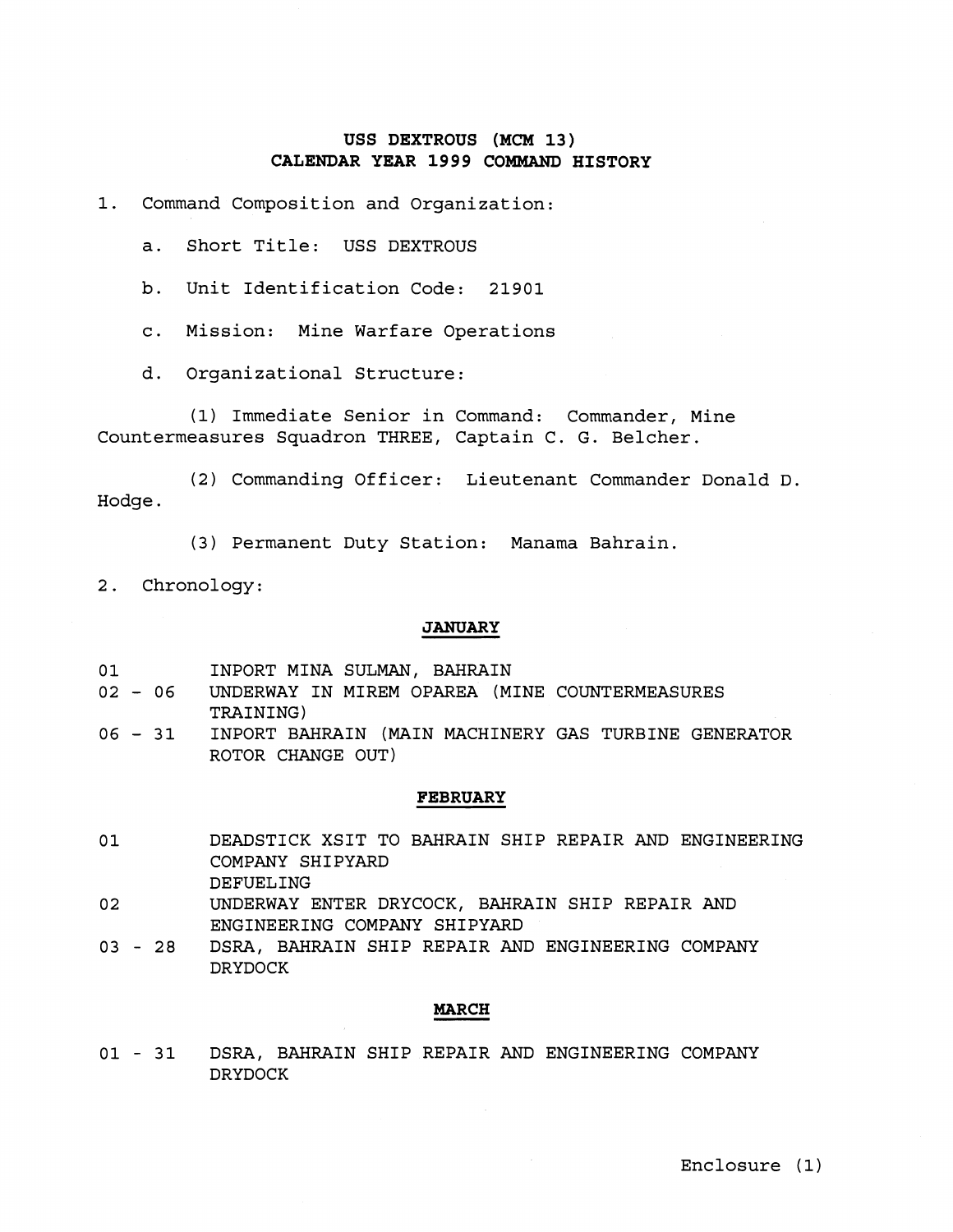# **APRIL**

- $01 02$ DSRA, BAHRAIN SHIP REPAIR AND ENGINEERING COMPANY DRYDOCK
- 03 CLEAR OF DRYDOCK, MOOR BAHRAIN SHIP REPAIR AND ENGINEERING COMPANY SHIPYARD
- $04 20$ MOORED, BAHRAIN SHIP REPAIR AND ENGINEERING COMPANY SHIPYARD
- $21$ DEADSTICK TO MINA SULMAN
- INPORT MINA SULMAN, BAHRAIN MAN<br>AHRAIN<br><mark>MAY</mark>

|  |  | $01 - 02$ |  |  |  | INPORT MINA SULMAN, BAHRAIN |
|--|--|-----------|--|--|--|-----------------------------|
|--|--|-----------|--|--|--|-----------------------------|

- 03 SHIFT BERTH FROM 8 TO 7
- $4<sup>1</sup>$ REFUELING

 $\mathcal{A}^{\text{max}}$ 

- 05 18 INPORT MINA SULMAN, BAHRAIN
- $19<sup>°</sup>$ UNDERWAY SEA TRIALS, RETURN BAHRAIN
- 20 29 INPORT MINA SULMAN, BAHRAIN
- $30<sub>o</sub>$ UNDERWAY FOR TURNOVER
- INPORT MINA SULMAN, BAHRAIN  $31$

# **JUNE**

| 02 MCMROTCREW DELTA RELIEVED MCMROTCREW ALFA |
|----------------------------------------------|
| 03 - 04 INPORT MINA SULMAN, BAHRAIN          |
| 05 ENROUTE AL JUBAIL, SAUDI ARABIA           |
| 06       INPORT AL JUBAIL, SAUDI ARABIA      |
| 07 - 10 EXERCISE NAUTICAL SWIMMER 99         |
| 07 MINE CLEARANCE OPS                        |
| 08 SMALL BOAT ATTACK                         |
| 09 MMF BATTLE PROBLEM                        |
| 11 - 18 UNDERWAY IN CENTRAL ARABIAN GULF     |
| 13 - 18 SPECIAL OPERATIONS                   |
| 19 ENROUTE MINA SULMAN, BAHRAIN              |
| 20 - 25 INPORT MINA SULMAN, BAHRAIN          |
| 26 - 29 UNDERWAY IN CENTRAL ARABIAN GULF     |
| 27 DOUBLE "O" MINESWEEP                      |
| 28 MK-5A MAGNETIC MINESWEEP                  |
| 29 ASTERN REFUELING                          |
| 30 INPORT MINA SULMAN, BAHRAIN               |
|                                              |

## **JULY**

| INPORT MINA SULMAN, BAHRAIN<br>01 - 07 |  |  |
|----------------------------------------|--|--|
|----------------------------------------|--|--|

 $\overline{a}$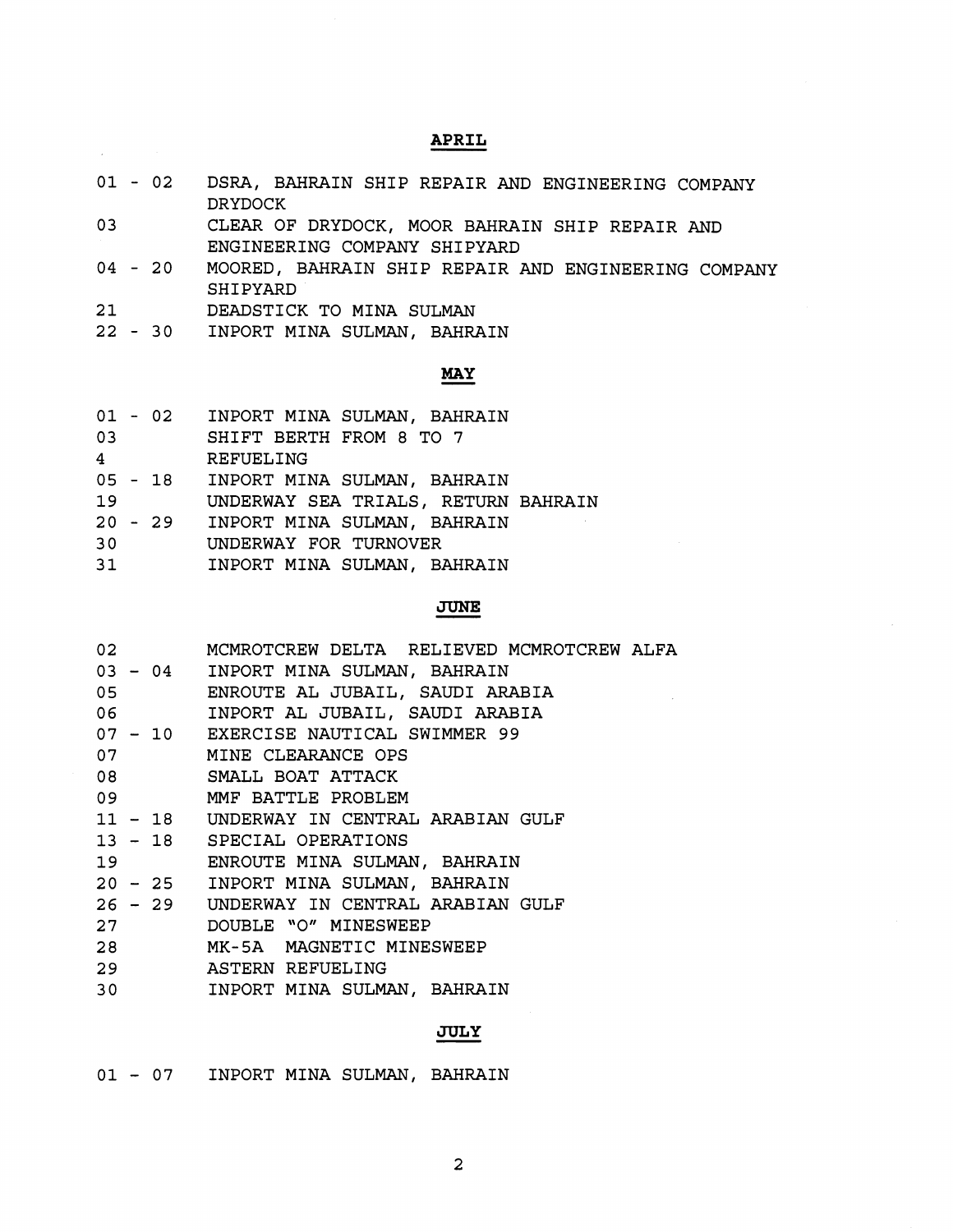- $08 13$ UNDERWAY IN CENTRAL ARABIAN GULF AND NORTHERN ARABIAN GULF
- $14 16$ INPORT KUWAIT CITY, KUWAIT
- $17 19$ UNDERWAY IN NORTHERN ARABIAN GULF
- $20 21$ INPORT AL JUBAIL, SAUDI ARABIA
- $22 23$ UNDERWAY IN NORTHERN ARABIAN GULF AND CENTRAL ARABIAN GULF
- $24 26$ INPORT DOHA, QATAR
- 27 31 UNDERWAY IN CENTRAL ARABIAN GULF
- BOTTOM MAPPING CARRIER OPERATING AREA 2

## **AUGUST**

- 01 23 INPORT MINA SULMAN, BAHRAIN
- 04 20 TRAV / TARGET / AIT
- 24 27 UNDERWAY IN CENTRAL ARABIAN GULF
- 24 27 BOTTOM MAPPING CARRIER OPERATING AREA 1
- 28 31 INPORT MINA SULMAN, BAHRAIN

## **SEPTEMBER**

- $01 10$ INPORT MINA SULMAN, BAHRAIN
- $11 15$ UNDERWAY IN CENTRAL ARABIAN GULF AND SOUTHERN ARABIAN GULF
- $11 13$ SPECIAL OPERATIONS
- 14 ALONGSIDE MOOR UNDERWAY REPLENISHMENT WITH SPICA
- UNDERWAY IN SOUTHERN ARABIAN GULF AND CENTRAL ARABIAN  $20 - 27$ GULF
- 21 26 SPECIAL OPERATIONS
- ALONGSIDE REFUELING WITH RFA ORANGELEAF  $23<sup>2</sup>$
- $28 30$ INPORT BAHRAIN

## **OCTOBER**

| 01    | ENROUTE AL JUBAIL, SAUDI ARABIA        |
|-------|----------------------------------------|
|       | 02 - 13 EXERCISE RED REEF 10           |
|       | 02 - 04 INPORT AL JUBAIL, SAUDI ARABIA |
|       | 05 - 07 MINE CLEARANCE OPERATIONS      |
| 08 08 | UNDERWAY REPLENISHMENT WITH USNS YUKON |
|       | 09 - 11 MINE CLEARANCE OPERATIONS      |
|       | 12 - 13 INPORT AL JUBAIL, SAUDI ARABIA |
|       | 14 - 15 MP2 DESTRUCT OPERATIONS        |
|       | 16 - 22 INPORT MINA SULMAN, BAHRAIN    |
|       | 23 - 27 ENROUTE MUSCAT, OMAN           |
| 23    | UNDERWAY REPLENISHMENT WITH USNS YUKON |
| 24    | MAGNETIC SWEEP                         |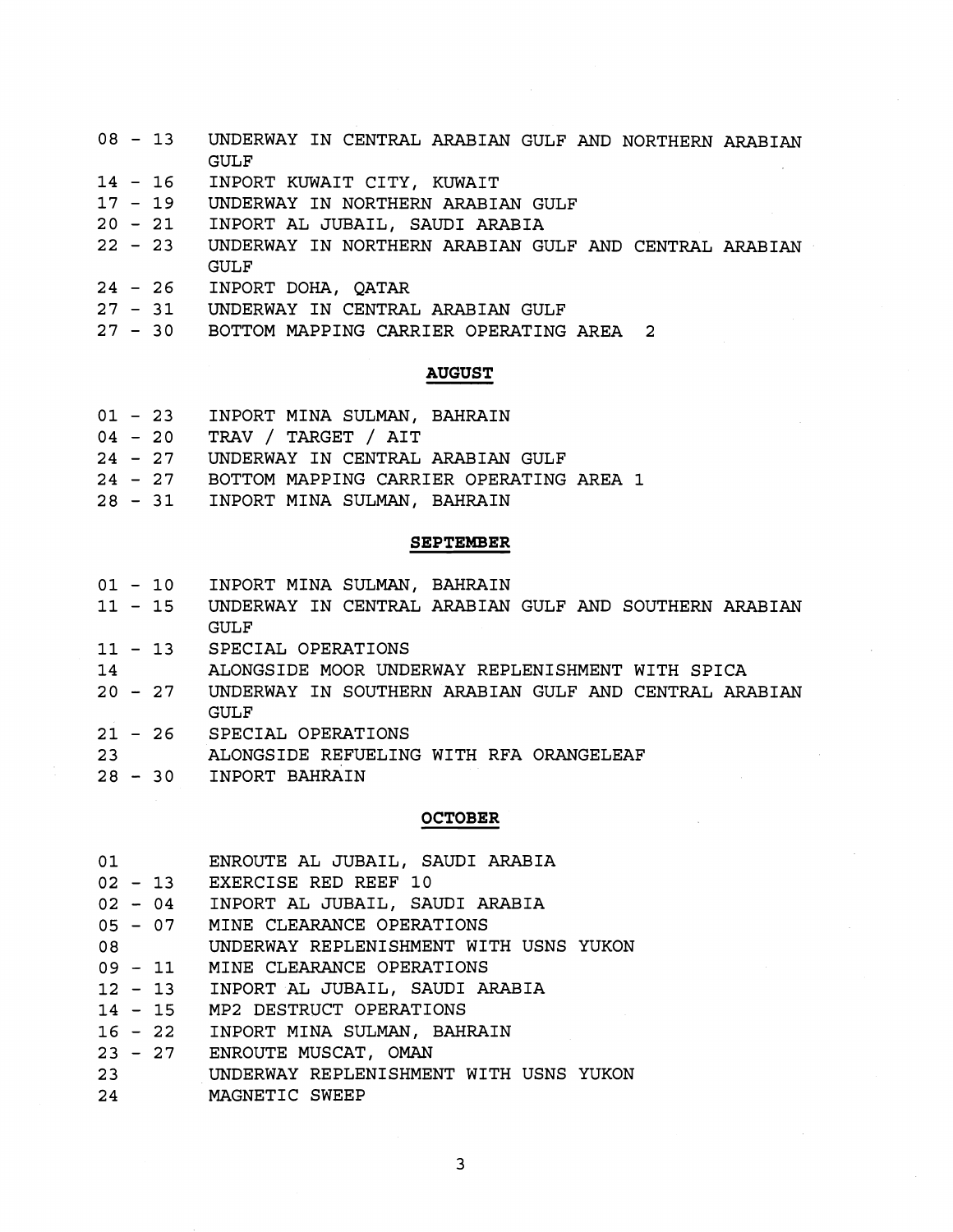26 VARIABLE DEPTH SONAR AND BOAT VECTORING OPERATIONS <sup>28</sup>- 31 INPORT MUSCAT, OMAN

# **NOVEMBER**

| 01 - 03<br>ENROUTE MINA SULMAN, BAHRAIN |  |  |
|-----------------------------------------|--|--|
|-----------------------------------------|--|--|

04 INPORT MINA SULMAN, BAHRAIN

 $0<sub>5</sub>$ ENROUTE AL JUBAIL, SAUDI ARABIA

- $06 10$ EXERCISE NAUTICAL SENTRY
- $11 18$ UPKEEP BAHRAIN
- $17$ MCMROTCREW FOXTROT RELIEVED MCMROTCREW DELTA
- $17 29$ UPKEEP BAHRAIN/VOYAGE RESTRICTED AVAILABILITY
- $29 31$ MIREM 11/FLEET BATTLE EXPERIMENT FOXTROT

### **DECEMBER**

|               | 01 - 07 FLEET BATTLE EXPERIMENT FOXTROT                    |
|---------------|------------------------------------------------------------|
| $08$ and $08$ | BSF MINA SULMAN, BAHRAIN                                   |
|               | 09 - 11 S-3 VIKING RECOVERY OPERATIONS                     |
|               | 12 - 14 EXERCISE TORPEDO SEARCH AND DESTRUCTION OPERATIONS |
|               | 15 ENROUTE MINA SULMAN, BAHRAIN                            |
|               | 16 - 31 INPORT MINA SULMAN, BAHRAIN                        |

3. Narrative:

The USS DEXTROUS (manned by MCMROTCREW ALFA) entered the New Year inport Bahrain, preparing for an upcoming shipyard availability. On 2 January, DEXTROUS got underway for a final mine warfare training period prior to entering the shipyard. During the underway period multiple General Quarters and Engineering Casualty Control drills were performed, as well as minehunting operations and a small arms familiarization firing. Upon return to port on 6 January, maintenance began immediately on the minesweeping gas turbine generator and the ship began offloading equipment and supplies in preparation for the upcoming move to the Bahrain Ship Repair and Engineering Company (BASREC) shipyard. On 27 January, 1999 change out of Gas Turbine rotors was completed and all preparations for commencing the dry-docking period were completed on schedule. DEXTROUS made the transit across the harbor from Mina Sulman Pier to the pier at BASREC on 1 February, dead sticking with the assistance of tugs from BASREC. Once moored at BASREC shipyards, defueling was completed in preparation for entering the dry-dock.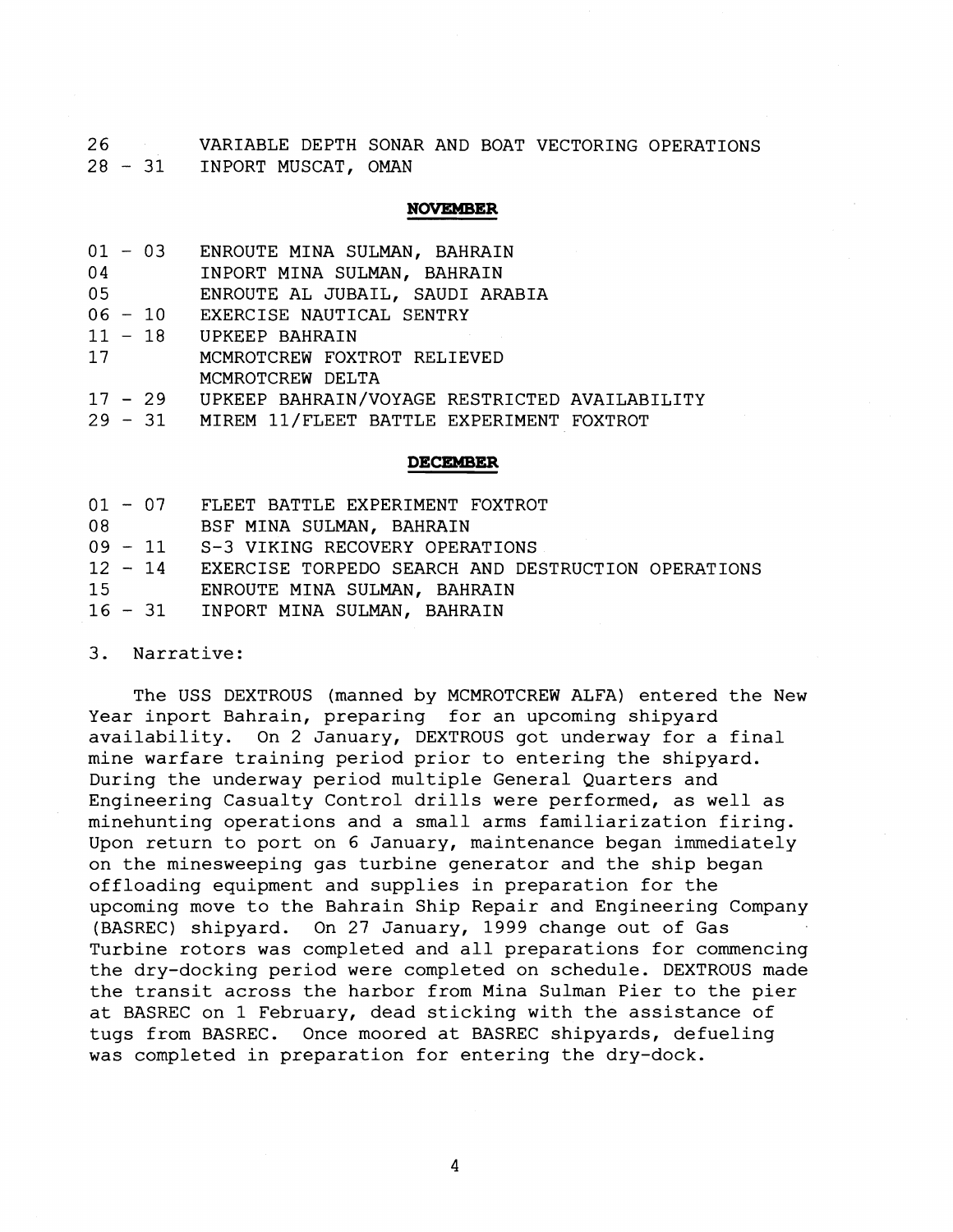The dry-dock evolution began in the early morning of 2 February, and DEXTROUS was resting on blocks in the dock by mid-afternoon. Work began on the ship immediately. Since ship services were discontinued due to the complex dry-docking, the crew was moved to flats out in the city of Manama. An office trailer compound was erected and served to support administrative work and crew training during the dry-dock availability. This compound became the center of planning, training, and administration during the shipyard period.

During the availability the Integrated Ship Control System (ISCS), Integrated Control Assessment System (ICAS) and the Pilothouse instrumented sheaves for mechanical sweep wire tension installations were completed. The RD-379 Data Recorder was removed from combat to make room for ISCS module number two. ISCS and ICAS were completed in March 1999.

On 3 April, DEXTROUS' availability ended and the undocking began in the early morning hours. By 0645, DEXTROUS was clear of the dry-dock and moored at the BASREC shipyard. Throughout most of the month of April, DEXTROUS remained moored at BASREC while finishing up the availability. Most of the time not spent finishing the availability was dedicated to Fast Cruises and General Quarters drills in preparation for getting underway again. On 21 April DEXTROUS dead-sticked over to Mina Sulman, Bahrain with the assistance of BASREC tugs and moored at berth 8. The remainder of the month of April was spent training inport. On 28 April, Commander, Naval Surface Fleet Atlantic and Commander, Mine Warfare Command visited.

On the third of May, DEXTROUS got underway for a brief period of time to shift to berth 7 with the assistance of port tugs. On 4 May, the ship began refueling in preparation for sea trials. DEXTROUS finally got underway on 19 May, proceeding out to sea for a day of sea trials after which she returned to Mina Sulman, Bahrain. On 27 May, Commander, Fifth Fleet, Commander, Mine Countermeasure Squadron THREE FORWARD and Mine Countermeasures Rotational Crew (MCMROTCREW) DELTA visited the ship. On 30 May, DEXTROUS proceeded underway again for turnover purposes with MCMROTCREW DELTA.

MCMROTCREW DELTA relieved MCMROTCREW ALFA on 2 June. From 3-4 June, DEXTROUS remained inport Mina Sulman, Bahrain. Getting underway on 5 June, DEXTROUS proceeded to A1 Jubail, Saudi Arabia, entering port on 6 June to prepare for Exercise NAUTICAL SWIMMER 99 (NS 99). NS 99 commenced on 7 June and lasted until 10 June and was conducted in cooperation with Saudi Arabian minesweeping assets. Commencing on 7 June, the first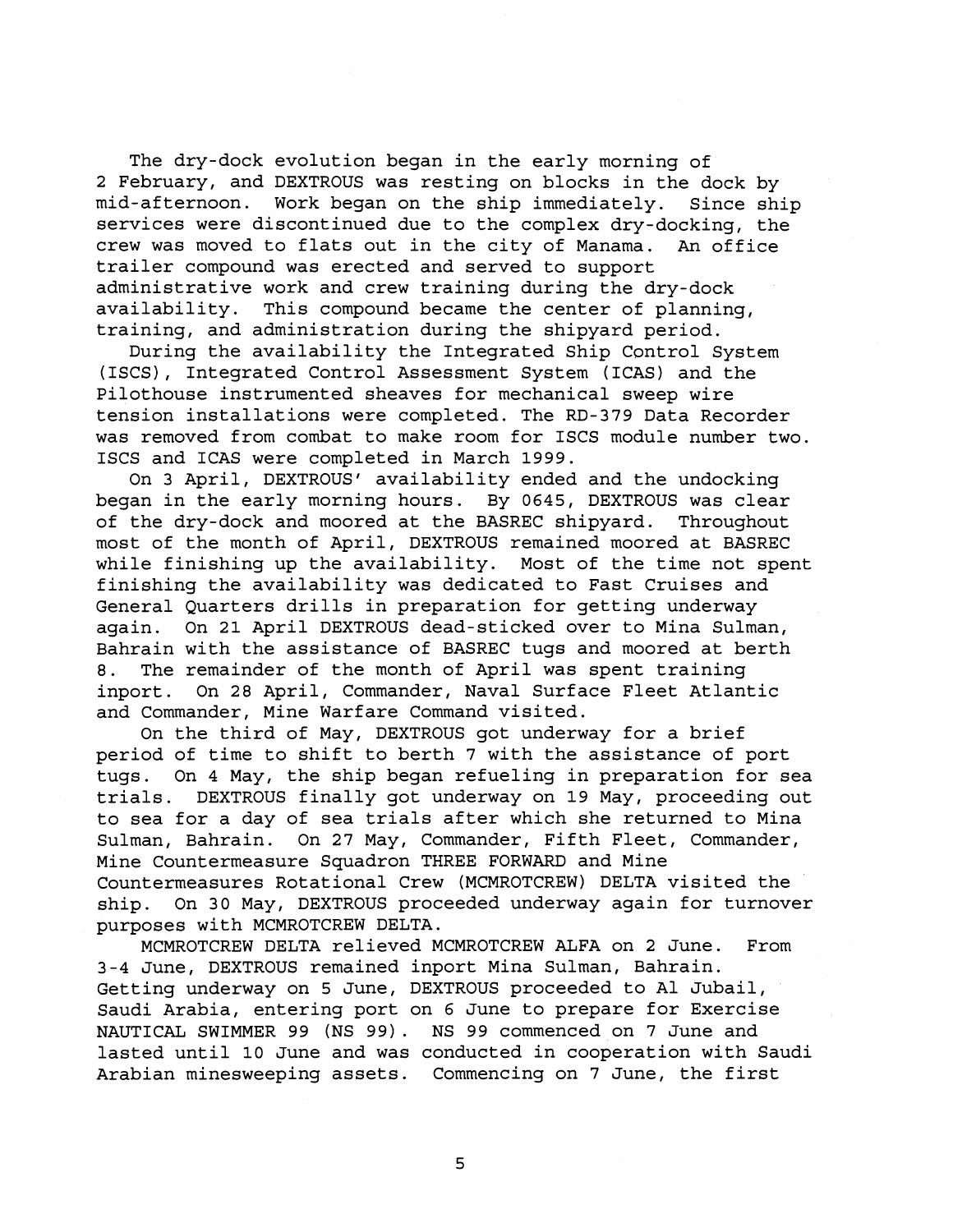day was spent performing mine clearance operations. On **8** June training continued with a small boat attack scenario. The exercise was completed after performing a MMF battle problem from **9-10** June.

Upon completion of MS **99,** DEXTROUS remained underway in the Central Arabian Gulf (CAG) from **11-18** June. **13-18** June was spent performing special search operations. Upon completion of search operations, DEXTROUS proceeded toward Mina Sulman, Bahrain, arriving on **20** June. From **20-25** June DEXTROUS remained inport.

On **26** June, DEXTROUS proceeded underway for minesweeping training. **27** June was spent conducting a Double Oropesa Mechanical Minesweep while **28** June was spent performing a MK-5A magnetic influence minesweep. On **29** June DEXTROUS refueled prior to entering port. Upon entering port, DEXTROUS remained inport Mina Sulman, Bahrain from **30** June until **7** July.

From **8-13** July, DEXTROUS proceeded underway to conduct training in the CAG and Northern Arabian Gulf (NAG) while enroute to a port visit in Kuwait City. DEXTROUS entered Kuwait City on **14** July and stayed until **16** July. Once again underway in the NAG on **17** July, DEXTROUS performed underway training until **19** July when she pulled into A1 Jubail, Saudi Arabia. Spending **20-21** July inport A1 Jubail, DEXTROUS proceeded underway on **22** July, transiting the NAG and CAG enroute to Doha, Qatar. Entering port on **24** July, DEXTROUS stayed inport Doha, Qatar until **26** July.

Proceeding underway on **27** July, DEXTROUS spent **27-30** July performing bottom mapping in Carrier Operating Area-2 prior to proceeding to Bahrain on **30** July. On **31** July, DEXTROUS arrived inport Mina Sulman, Bahrain. During the inport period from **1**  August until **23** August, DEXTROUS performed a TRAV, TARGET inspection and an AIT from **4** to **20** August. Upon completion, DEXTROUS proceeded underway on **24** August to perform bottom mapping of CVOA-1 until **27** August when the ship returned to port. **28** August until **10** September was spent inport Mina Sulman, Bahrain.

On **11** September, DEXTROUS proceeded under way to perform operations in the CAG and Southern Arabian Gulf (SAG). From **11**  to **13** September, DEXTROUS performed special search operations. Concluding search operations, DEXTROUS proceeded to an alongside mooring/replenishment operation with the USNS Spica on **14**  September prior to returning to port Mina Sulman, Bahrain.

Underway once again on **20** September, DEXTROUS returned to search operations from **21** September until **26** September prior to refueling again, this time alongside the RFA Orangeleaf on **23**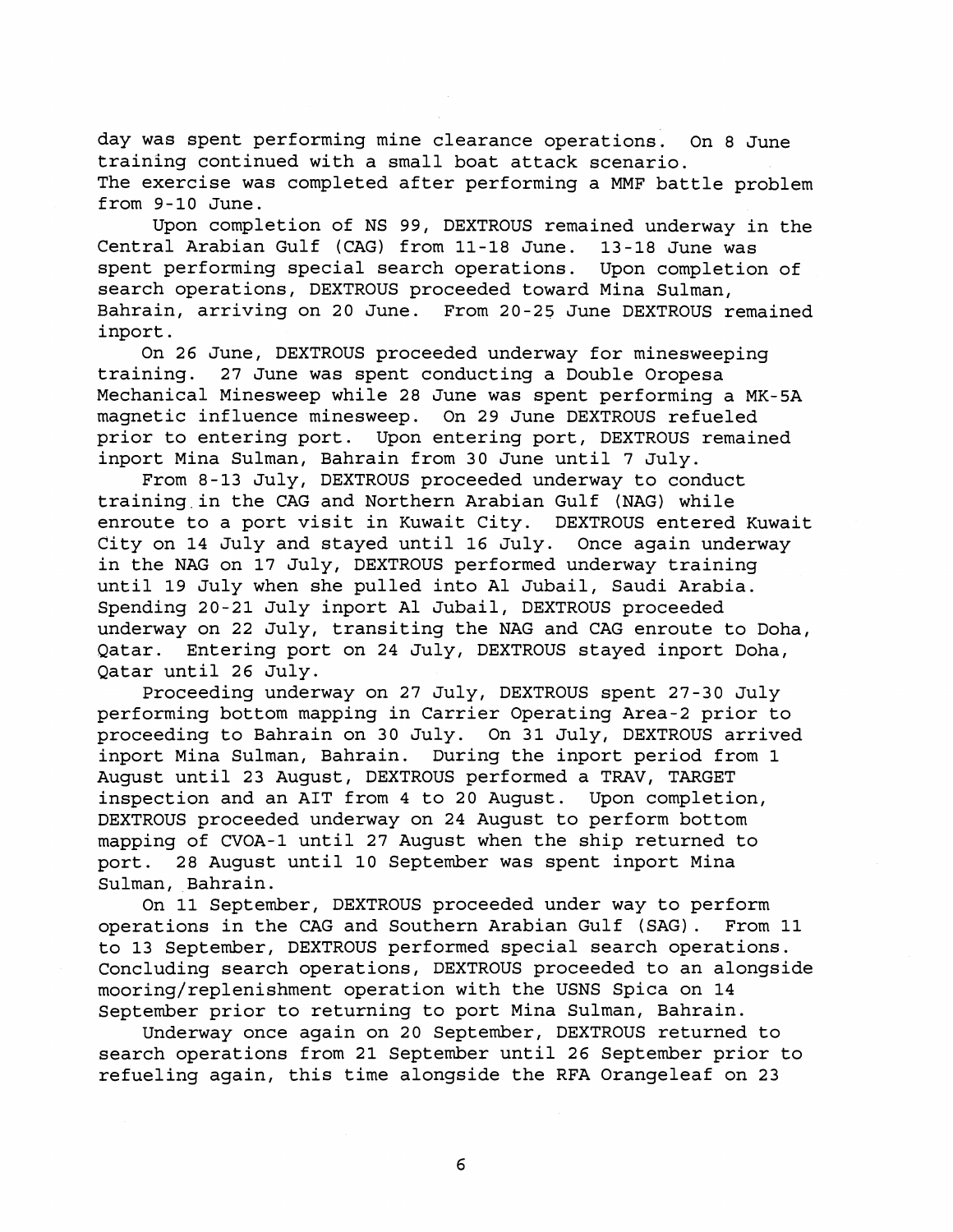September. On 27 September DEXTROUS began proceeding into port Mina Sulman, Bahrain, to arrive on 28 September.

DEXTROUS remained inport Bahrain from 28 September until 30 September. Getting underway on 1 October, DEXTROUS proceeded enroute A1 Jubail, Saudi Arabia. Arriving on 2 September, DEXTROUS immediately began Exercise Red Reef 10 (RR 10), a joint exercise in conjunction with Saudi Arabian mine warfare forces. RR 10 lasted from 2 October until 13 October. 2-4 October was spent inport A1 Jubail, Saudi Arabia. During that time DEXTROUS participated in inport MCM training, communication checks, ship visits and an MCM tactical planning conference. Upon proceeding underway on 5 October, DEXTROUS was involved in a SMCM harbor breakout exercise enroute to the exercise rendezvous point. Throughout 6-7 October, DEXTROUS participated in SMCM clearance operations in the Ras A1 Mishab. On 8 October DEXTROUS refueled with USNS YUKON prior to continuing mine clearance operations from 9-11 October. Upon the conclusion of the underway portion of RR 10, DEXTROUS proceed back into port A1 Jubail, Saudi Arabia for a hot wash-up from 12 - 13 October.

Underway from A1 Jubail, Saudi Arabia on 14 October, DEXTROUS performed destruction operations from 14-15 October prior to entering port Mina Sulman, Bahrain on 16 October. DEXTROUS remained inport Bahrain from 16 October to 22 October, getting underway on 23 October to proceed enroute Muscat, Oman.

On 23 October, the first day of the transit, DEXTROUS refueled with USNS YUKON. 24 October was spent performing magnetic influence minesweeping exercises for proficiency purposes. Additional training enroute to Muscat included performing Variable Depth Sonar and Boat Vectoring operations on 26 October. DEXTROUS completed its transit on 28 October and spent 28-31 October inport Muscat, Oman.

On 1 November, DEXTROUS got underway to return to Mina Sulman, Bahrain. The transit from Muscat to Bahrain lasted from 1-3 November. DEXTROUS entered port Mina Sulman, Bahrain on 4 November for one day prior to proceeding underway on 5 November to A1 Jubail, Saudi Arabia. From 6 to 10 November, DEXTROUS participated in joint exercise Nautical Sentry. Upon the conclusion of Nautical Sentry, DEXTROUS proceeded inport Mina Sulman, Bahrain. DEXTROUS performed upkeep and a limited availability from 11-29 November inport Bahrain. During this time, MCMROTCREW FOXTROT relieved MCMROTCREW DELTA, with the turnover occurring on 17 November. Repairs conducted during the RAV included replacement of the Integrated Acoustic Tracker (IAT) for the Precise Integrated Navigation System (PINS) and the replacement of the Integrated Acoustic Tracker for the AN/SLQ-48 Mine Neutralization Vehicle **(MNV)** Emergency Recovery